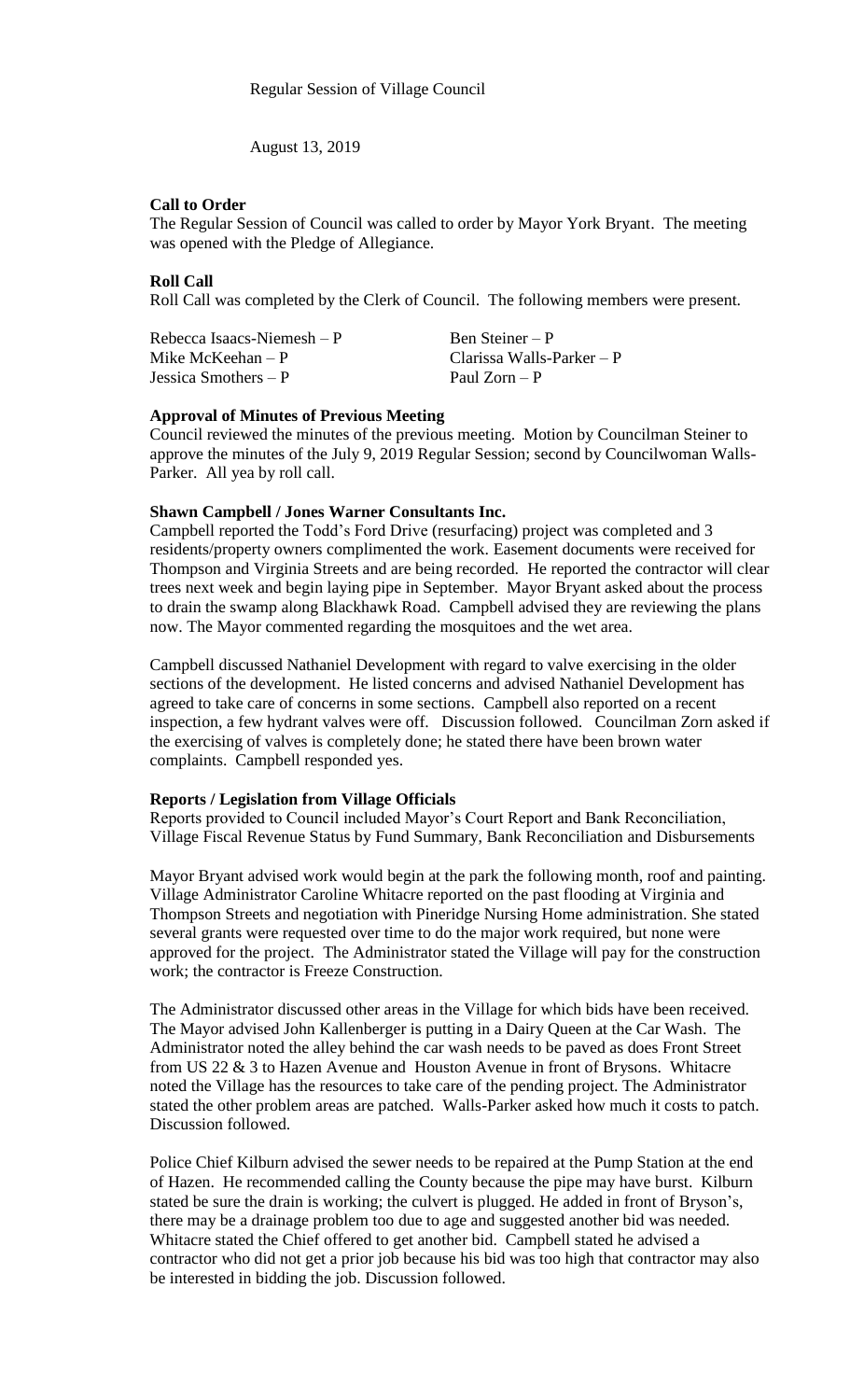August 13, 2019

Councilwoman Smothers advised the Little Library opened with a ribbon cutting with Congressman Chabot and members of Council. She advised she has a Charter number for the library. Mayor Bryant stated Smothers spent \$200 of her own money on material for the project.

Motion by Isaacs-Niemesh to refund payment to Smothers for the materials purchased for the library project; second by Steiner. Five yea, one abstention by Smothers.

Zorn stated he would like to see the crosswalk completed this week. Whitacre discussed the Public Works Department's workload. The Mayor stated it would be completed this year. Zorn advised he spoke with Alan Spurling to get the trees taken care of on Penders Avenue. He stated at the Tree Board Meeting, we will draw up a plan for the Memorial Grove and pick up bricks. He requested permission to store the bricks in the Municipal garage. He advised Judy Neal would get a map from the County to determine the location. He advised the State Arborist will be in Morrow in September. Zorn discussed the Honey Locust trees which will be used on the Bike Trail. He asked if a ceiling fan could be purchased and installed in the meeting area. Discussion followed. The Mayor referred to the flag; we will call Spectrum to run service underground for free. The Mayor requested the Fiscal Officer check on the overhead line to side of the Municipal building.

Zorn asked if there was an Ohio Revised Code which addresses officials wearing political attire when on official business. Discussion followed. Zorn stated he wanted to be ethical. McKeehan stated he wished to enter into Executive Session for pending litigation. The Mayor commented on past events held, advising he enjoyed all of them.

Police Chief Kilburn asked if the north side of Hazen Avenue could be designated as a no parking zone. He explained his concerns. Kilburn stated behind the Village Market there should be restrictions. He stated the Village official should get a handle on the Shopping Plaza; the weeds are waist high. The Mayor suggested a meeting with the owner. The Chief asked why the owner hasn't cleaned up Unique Gifts. He stated there was gas in the soil, etc.

A Schuerer Trust Fund application was submitted for review. Motion by McKeehan; second by Walls-Parker to approve the application.

#### **Public Forum**

Bev Massey reported the Kids for Cops event was a huge success. She provided a written statement from Mandy Beamer thanking all who worked and participated, noting the event raised almost \$1500. Mrs. Massey asked if Council had information on a Water Park/Splash Pad. Discussion followed. The Administrator advised she would continue to look for grants for the potential project.

Wes Wolters of Choice One Engineering advised they are a Civil Engineering Firm of Loveland, Ohio He stated the firm also has offices in Shelby County. Wolters provided a brochure and discussed the types of services provided to include surveys, layouts, design and utilities. He advised the company likes to work with small communities. He advised he wished to check in with the Village and keep his name out there. Mayor Bryant asked him to leave his cards. The Administrator asked if he worked primarily with Sidney and Tipp City. Wolters advised they also have a surveyor in Loveland.

Cynthia Motz expressed concerns with a neighboring home, dealing drugs out of the house. She advised the Sheriff was there that morning. Mrs. Motz stated there is constant traffic and an electrical cord running out of the window of the home to her house; she previously informed an occupant they may not use her electric. Officer Hawk confirmed one man living there had 16 felony warrants out of Clermont County.

Motz stated the neighbor's grass is several feet high with garbage in the back. She advised the white house has snakes in the rear and the grass is as tall as a person; another property has mold. Walls Parker asked if we can get the Zoning Inspector on this. The Mayor